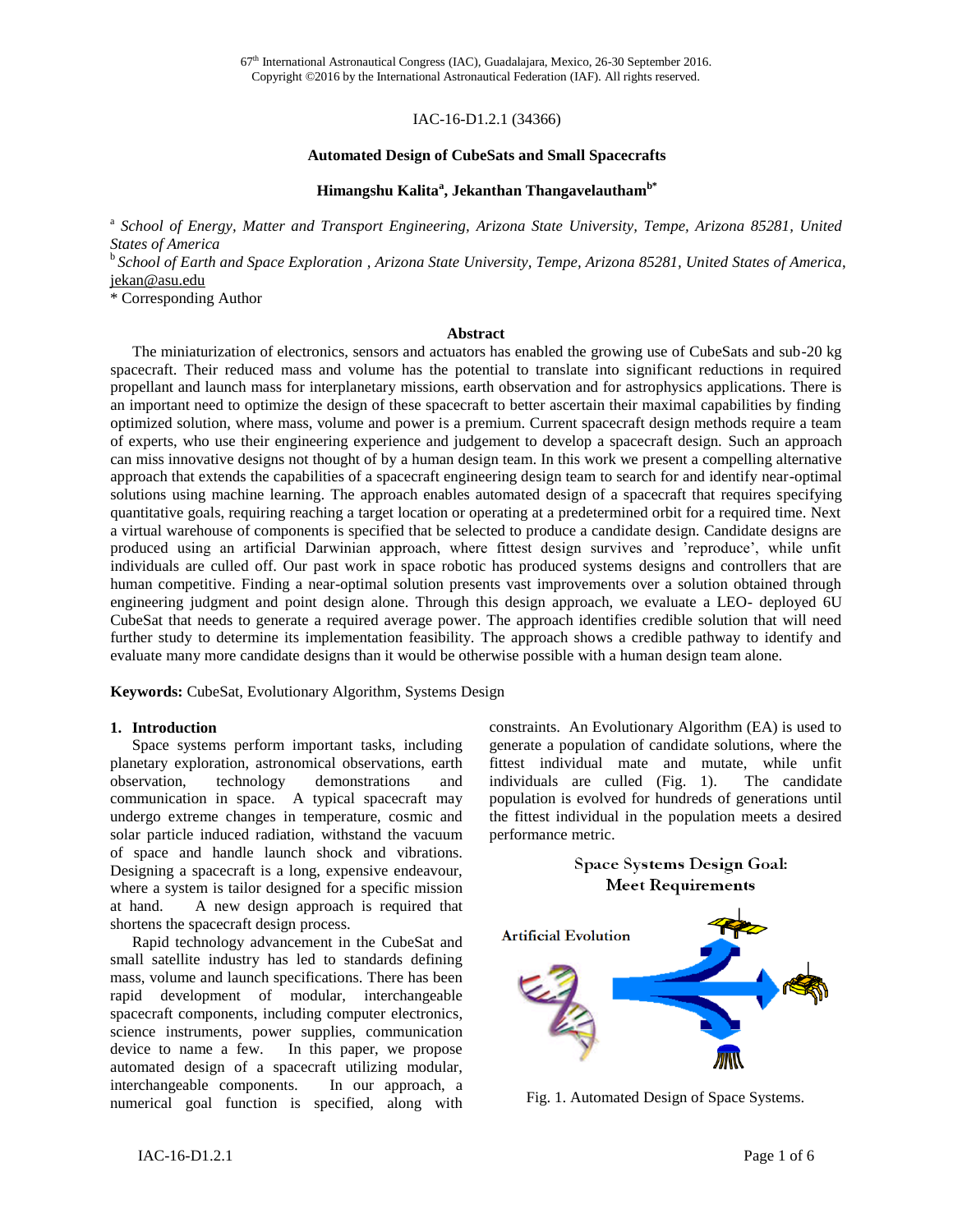With this approach, finding sets of optimal designs that represent the trade-offs among conflicting objectives, such as mass, cost, and performance, can be very useful in making informed system design decisions. Automated design of engineering systems is not new. Computationally derived evolutionary designs have shown competitive advantages over human created designs in terms of performance, creativity and robustness. Researchers have been investigating evolutionary design and optimization for years and several satellite subsystems have been investigated including antennas [1], power system [2] and low-thrust orbit transfer [3]. This process also has been successfully applied to design of mobile robots [6] and water desalination systems [7].

Automated design is in sharp contrast to current spacecraft design methods that require a team of experts, who use their engineering experience and judgement to develop a spacecraft design. The initial identification of candidate designs is based on individual judgement and is often limited to dozens of designs. It is time and labor intensive and require significant expertise and experience. Wrong assumptions may lead to a sub-optimal design or worse an intractable solution.

There is typically no systematic approach to evaluate the whole design space that can meet the defined goals and satisfy the constraints. The principle limiting factor is the ability for a team to fully evaluate a candidate spacecraft design and quantitatively determine its strengths and limitations. Such an approach can miss innovative designs not thought of by the design team. Evolutionary design techniques can overcome these limitations by searching the design space and automatically finding effective solutions that would ordinarily not be found. In the following sections, we present background and related work on automated design (Section 2), description of the automated design (Section 3), results and discussion (Section 4), followed by conclusions and future work (Section 5).

# **2. Background and Related Work**

Evolutionary Algorithms (EAs) are a stochastic search method that mimic the metaphor of natural biological evolution. It provides an approach to learning that is based loosely on Darwinian evolution. Evolutionary Algorithms operate on a population of potential solutions applying the principle of survival of the fittest to produce a solution. At each generation, a new population is created by the process of selecting individuals by their highest fitness in the problem domain and breeding them together using operators, namely crossover and mutation borrowed from natural genetics. In theory, this process leads to the evolution of populations of individuals that are better suited to their

environment than the individuals that they were created from, just as in natural adaptation [4].

Evolutionary algorithms model natural processes, such as selection, crossover and mutation. Fig. 2 shows the structure of a simple Evolutionary Algorithm (EA). Evolutionary Algorithms have been used to automate the process of design in various fields spanning robotics, communication electronics and spacecraft power systems [10-12]. This approach produces near optimal solutions when successful, which presents a big improvement over a solution obtained through engineering judgement and point design. The solution obtained needs further study to determine its implementation feasibility.



Fig. 2. Evolutionary Algorithm Structure

Our approach to the spacecraft design problem is modelled after the knapsack problem. Optimization of the knapsack problem is considered an NP hard problem. In the knapsack problem, the goal is fill a knapsack with as many books, so that the free volume is minimized and mass maximized. In our spacecraft design problem, the focus is effective packaging of components within a specified mass and volume constraint. Using this approach as we will show later, the gene specifies what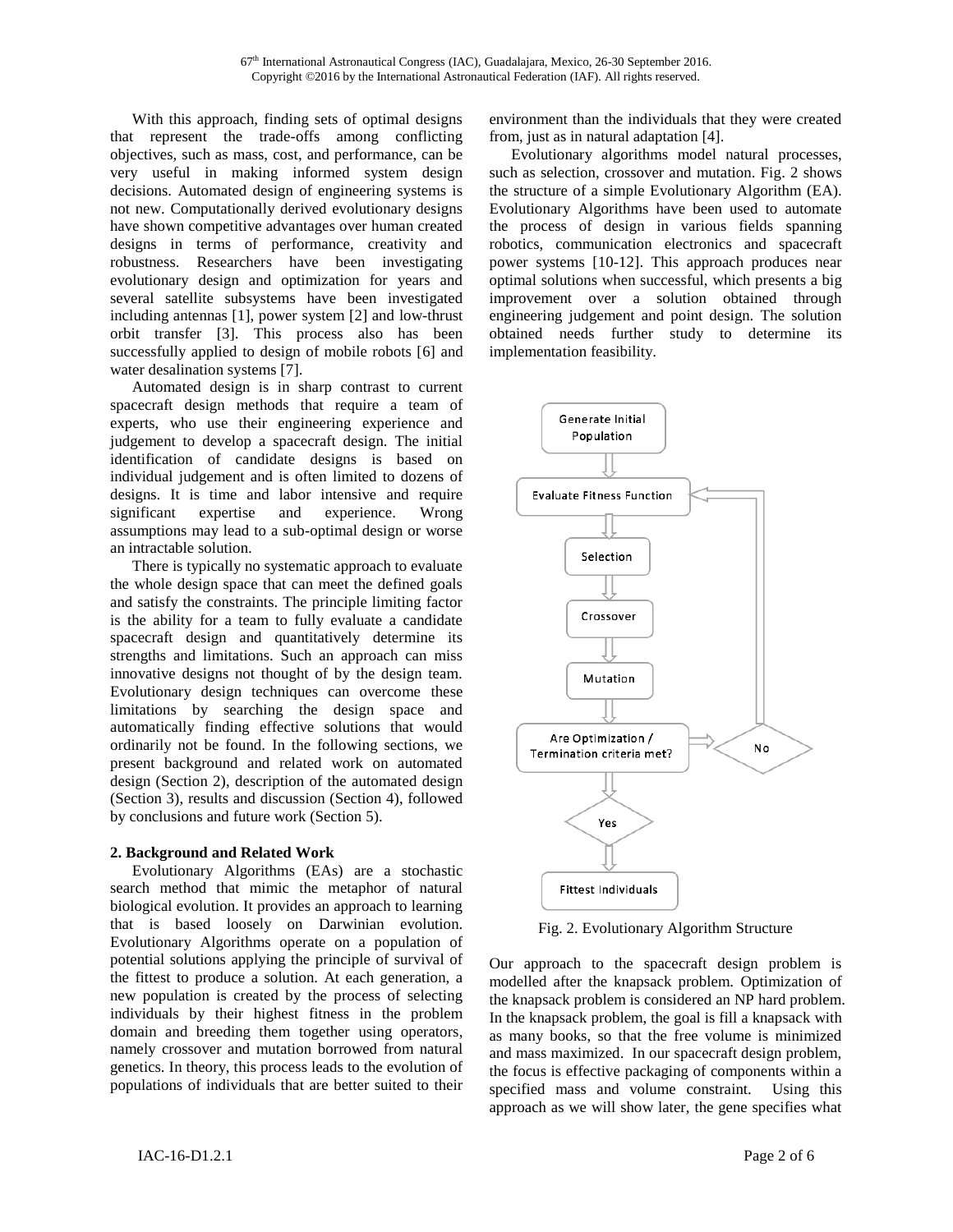| <b>Subsystem</b><br><b>Specifier</b>         | Type of<br><b>Components</b>             | Type of<br>SP               | No. of Solar Panels |    |           |           |                      |    |    |    |    |    |    |    |                      |                |                |                |
|----------------------------------------------|------------------------------------------|-----------------------------|---------------------|----|-----------|-----------|----------------------|----|----|----|----|----|----|----|----------------------|----------------|----------------|----------------|
| $\mathbf{v}$                                 |                                          | m                           | B1                  | B2 | <b>B3</b> | <b>B4</b> | E1                   | E2 | E3 | E4 | E5 | E6 | E7 | E8 | V <sub>1</sub>       | V <sub>2</sub> | V <sub>3</sub> | V <sub>4</sub> |
| <b>Alphabets</b><br>[C, O, X, B, A, P, T, S] | <b>Alphabets</b><br>$[a,b,c, \ldots, j]$ | <b>Alphabets</b><br>[b,e,v] | Integers $[0 1]$    |    |           |           | Integers $[0 1 2 3]$ |    |    |    |    |    |    |    | Integers $[0 1 2 3]$ |                |                |                |

Fig. 3. Description of Gene of CubeSat

components that are to be packaged inside the spacecraft. This keeps the gene and design process simple and produces results fast using desktop computers. There are also other approaches to automated design and this includes use of variable length generative coding schemes [8] that generates construction program to design the gene. Other bioinspired approaches model morphogenesis [9].

### **3. Automated Space Systems Design**

 In this paper we propose to use Evolutionary Algorithms to automate the process of design of CubeSat. We start with the design of a 6U in LEO. The population in EAs are often represented by bit strings, so that they can be easily manipulated by genetic operators such as crossover and mutation. In this paper the population is represented by strings of letters and numbers with each letter representing a component of the CubeSat and each number representing its location, orientation or count (see Fig. 3). The subsystem specifier X distinguishes the different components of the CubeSat namely Antenna, OBC, Structure, Battery, Reaction Wheels, Payload, Thruster and Solar Panels. Y determines the type of components in the satellite with different mass, cost, dimensions, performance parameter and manufacturer. T determines the type of solar panel used in the design. It differentiates between body mounted panels and deployable (edge mounted and vertex mounted) panels. The gene then describes the number of panels mounted on its body, edge and vertices.

The initial set of population is created randomly which then passes through a filter that filters out the CubeSat population with missing subsystem. The rest then passes through the fitness function. The fitness function defines the criterion for ranking potential populations and for probabilistically selecting them for inclusion in the next generation of population. It calculates the power produced by the respective designs, its mass and cost and then normalises it to a range of 0 to 1. For power 1 represents the highest power that the CubeSat is capable of producing and 0 represents the minimum power that it can produce. Similarly, for mass and cost 1 represents the minimum mass, cost and 0 represents the maximum mass, cost. The normalized fitness for power, mass and cost are then multiplied to calculate the overall fitness of the particular design. The designs are then ranked in descending order according to their overall fitness value. Based on the ranking top

50% individuals are selected from the entire population. The selected population then undergoes crossover. The crossover operator produces two new offspring from two parent strings, by copying selected part of the string from each parent. After crossover operator the population undergoes the mutation operator. The mutation operator produces small random changes to the string by choosing a single element of the string at random, then changing its value. The mutation operator produces offspring from a single parent. We have considered a mutation rate of 20% for the evolutionary algorithm.

After mutation, the fitness of the resultant population is checked and if the optimization/termination criteria are met, the algorithm stops and the fittest individuals are produced. If not the whole algorithm runs again until the fittest individuals are produced. In our case for optimizing the solar panel configuration, we have considered the different types of solar panels commercially available. Based on the power, cost, volume and mass requirement the EA provides the optimized configuration of the solar panels. Moreover, it calculates the capacity of battery to be used based on the power produced by the solar panels.

# *3.1 Discipline Models*

This subsection describes the models for all the discipline in a 6U CubeSat for calculating the power produced in a LEO orbit.

# *3.1.1 Orbit Dynamics*

The orbit-dynamics discipline computes the Earthto-satellite and Earth-to-Sun position vector in ECI frame according to equation (1). The  $J_2$  and  $J_3$  terms were considered because of their effect to rotate orbit plane on a scale of months. The orbit equation was solved using a Runge-Kutta Method (ode45 in Matlab) [5].

$$
\vec{r} = -\frac{\mu}{r^3} \vec{r} - \frac{3\mu J_2 R_e^2}{2r^5} \left[ \left( 1 - \frac{5r_z^2}{r^2} \right) \vec{r} + 2r_z \hat{z} \right] - \frac{5\mu J_3 R_e^3}{2r^7} \left[ \left( 3r_z - \frac{7r_z^3}{r^2} \right) \vec{r} + \left( 3r_z - \frac{3r^2}{5r_z} \right) r_z \hat{z} \right] \tag{1}
$$

# *3.1.2 Attitude Dynamics*

The attitude of the satellite is needed to be calculated to know which side of the satellite is facing the sun. At any given time instance, the attitude is determined by applying the rotations from the ECI frame to the actual body-fixed frame. We modelled only the reaction wheel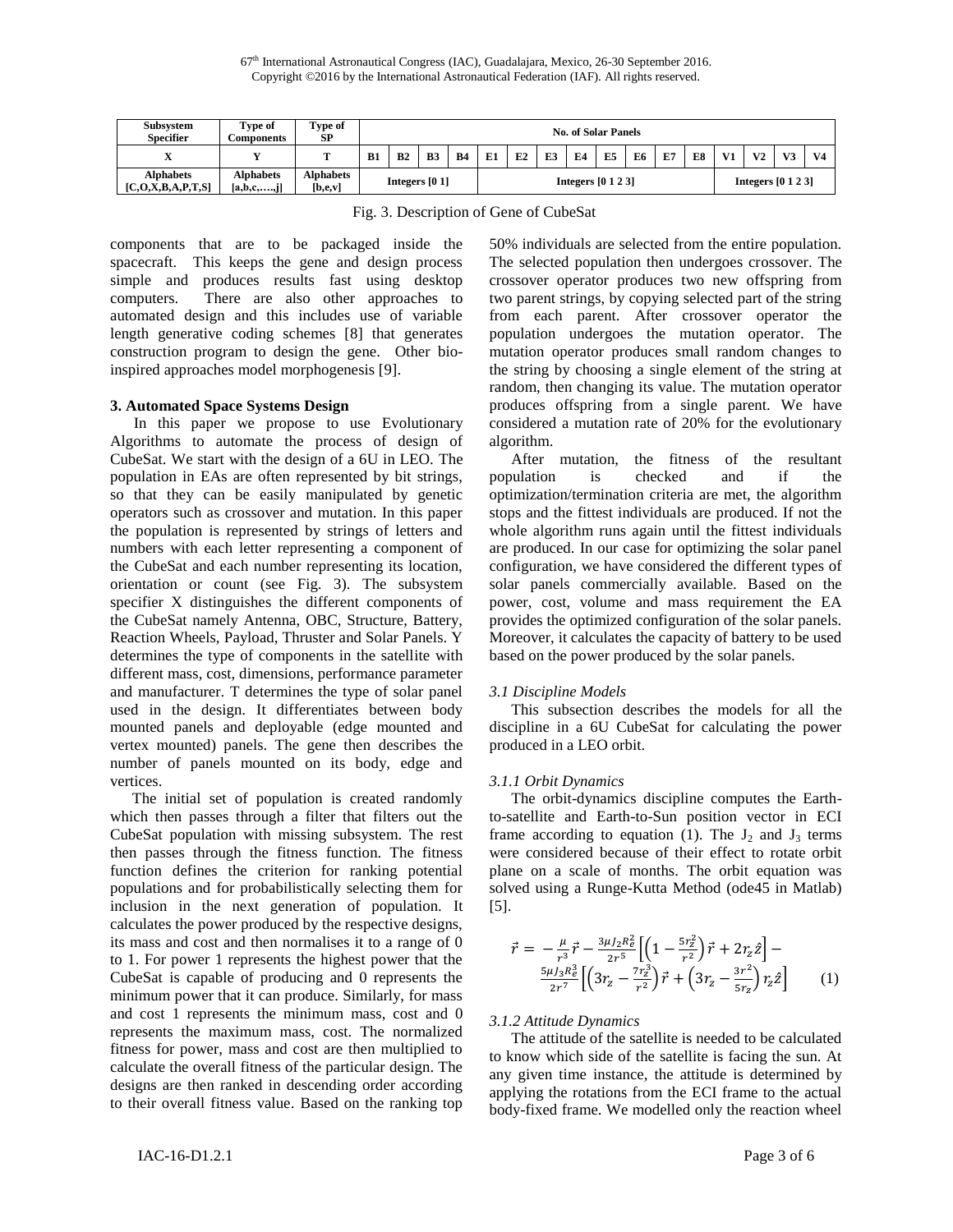for actuation. The required inputs are computed from the satellite's angular-velocity profile. We do this by applying conservation of angular momentum to the satellite and reaction wheel system, expressed by setting the time derivative of the total angular momentum to zero according to equation (2) [5].

$$
\dot{\vec{L}} = J_B \cdot \dot{\vec{\omega}}_B + \vec{\omega}_B \times (J_B \cdot \vec{\omega}_B) + J_{RW} \cdot \dot{\vec{\omega}}_{RW} + \vec{\omega}_B \times (J_{RW} \cdot \vec{\omega}_{RW}) = 0
$$
\n(2)

#### *3.1.3 Cell Illumination*

The cell-illumination discipline models the area of each solar panel that is exposed to the Sun, projected onto the plane normal to the Sun's incidence. First we calculate the line-of-sight variable LOS, which is essentially a multiplier for the exposed areas. It is 0 if the satellite is behind the Earth and 1 otherwise [5]. The exposed area is calculated by taking the dot product of the rotation matrix from ECI frame to the body-fixed frame with the Earth-Sun unit vector and multiplying with the total area along x, y and z axis and the LOS to to get the resultant exposed area.

#### *3.1.4 Solar Power*

The solar power produced at each time instant can be calculated by multiplying the solar constant with solar cell efficiency and total exposed area as shown in equation (3).

$$
P = q_{sol} \times \eta_{sol} \times A_{exp}
$$
 (3)

#### **4. Results and Discussion**

The initial population is produced randomly and the fitness function for required power output, mass and cost defined the EA evolves the initial design to an optimized design that increases the power and reduces the mass and cost of the CubeSat. Fig. 4 shows the snapshots of the EA over 100 generations to produce the evolved design that can produce an output of 88W. Fig. 5 shows the average power produced in a LEO orbit by the fittest individual of each generation. It is clear that the EA evolves from the initial design of 33W to a final design of 81W. It can also be seen that the best design over 100 generations is able to produce 88W.



Fig. 4. Evolution of the design from 33W to 88W



Fig. 5. Plot between Average Power and No. of Generations



Fig. 6. Plot between Total Mass and No. of Generations

 Fig. 6 and 7 shows the total mass and cost of the CubeSat designs through their evolution over 100 generations. The maximum mass and cost for a design that can produce a maximum of 90W is around 10.2 kg and \$247,500 respectively. However, the EA optimises the three parameters and produces the fittest individuals. It is clearly evident from the three graphs (see Fig.5, Fig. 6 and Fig. 7) that the algorithm evolves the design such that the power output is maximised keeping mass and cost of the spacecraft minimised.

 Fig. 8, 9 and 10 shows how the mean of average power, total mass and total cost of each generation changes. It can be clearly seen that the mean value for average power generation increases while that of total mass and cost decreases as the EA optimises the fitness function. The evolutionary process increases the mean fitness of each generation eliminating the unfit individuals and keeping the fittest individuals thus converging towards the population with the fittest individuals.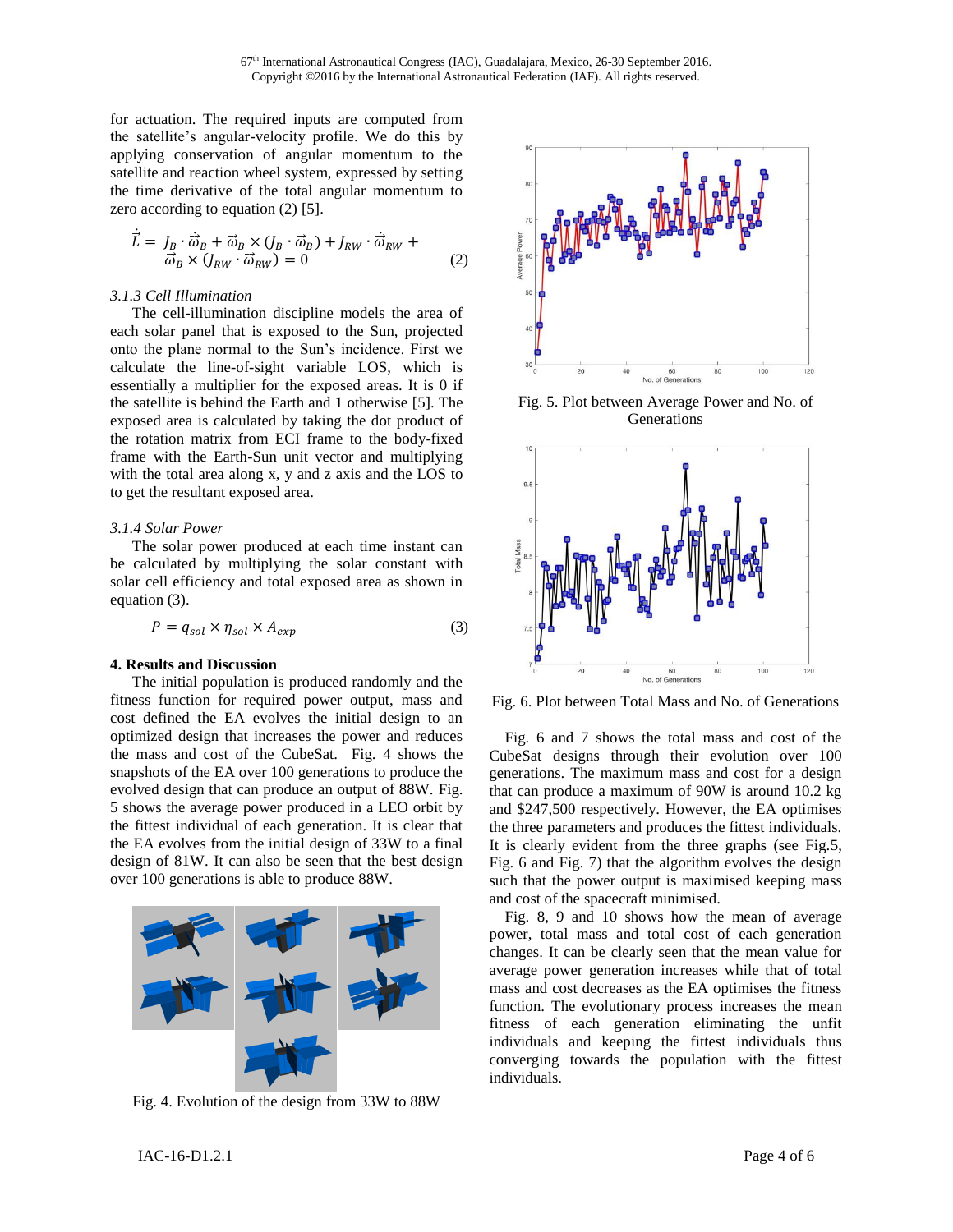67<sup>th</sup> International Astronautical Congress (IAC), Guadalajara, Mexico, 26-30 September 2016. Copyright ©2016 by the International Astronautical Federation (IAF). All rights reserved.



Fig. 7. Plot between Total Cost and No. of Generations



Fig. 8. Plot between Mean of Average Power and No. of Generations



Fig. 9. Plot between Mean of Total Mass and No. of Generations



Fig. 10. Plot between Mean of Total Cost and No. of Generations

 Fig. 11 shows the overall fitness (considering power, mass and cost together) of the best individuals of each generation. Here overall fitness is calculated within a range of 0-1, 1 representing the fittest individual and 0 representing the most unfit individual. It is clearly evident that the evolution starts from a design with minimum fitness and gradually evolves to a design with better fitness value.

 This method of automatically designing CubeSats using Evolutionary Algorithm generates various near optimal designs which presents vast improvements over a solution obtained through engineering judgement and point design. These optimised designs will need further study to determine its implementation feasibility. This approach can also be used to design other subsystems of a CubeSat.



Fig. 11. Plot between Fitness of best Individual and No. of Generations